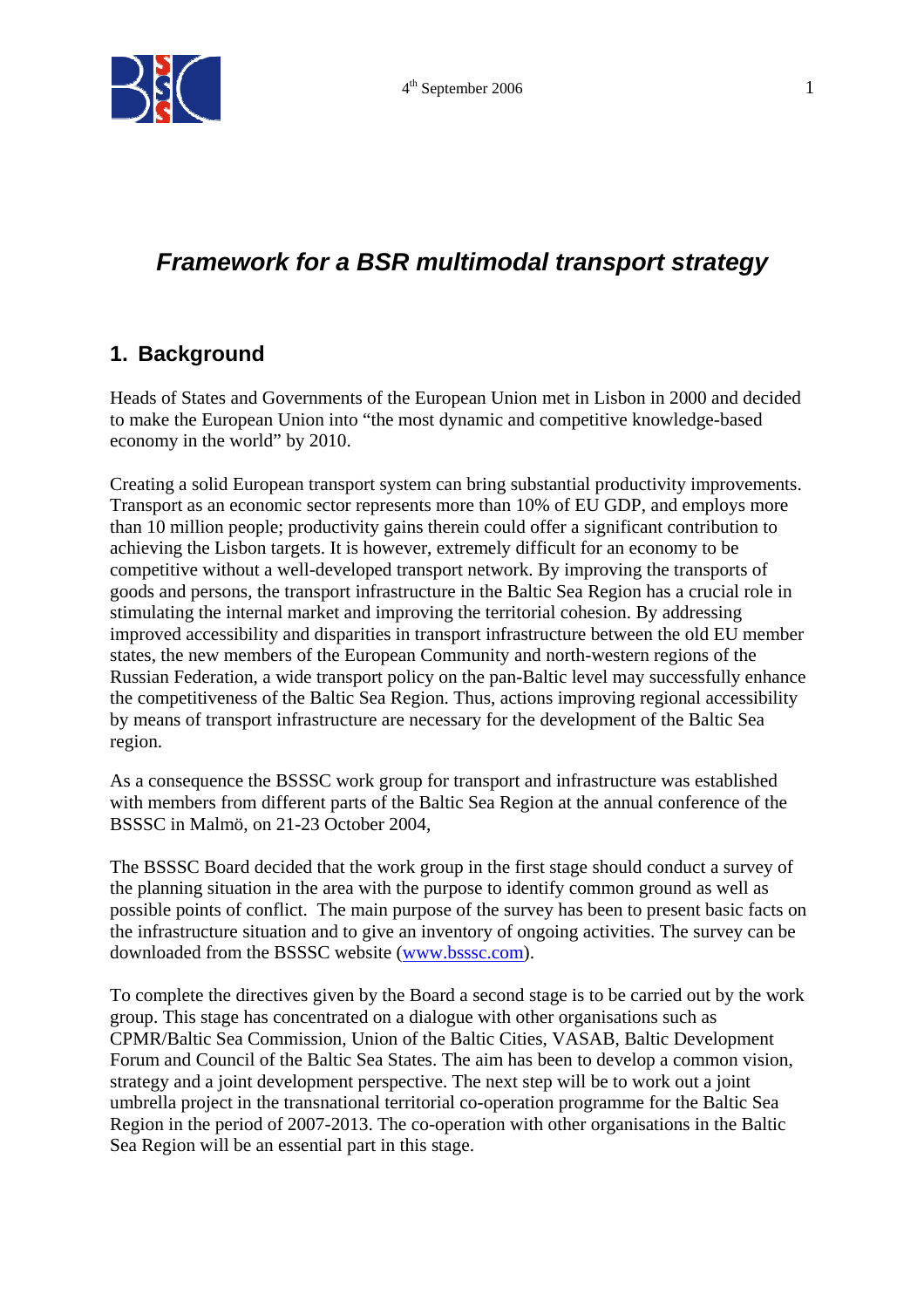

This paper presents a proposal for the approach to the second stage. It must be noted that the framework for the strategy concentrates on the problems of pan-Baltic relevance, importance and influence, which call for transnational actions. It therefore does not reflect on local scale issues, which may be solved through direct national, regional or cross-border initiatives.

The work with the project will consider the newly presented mid-term review on the 2001 White Paper, in which the Vice President in charge of Transport, Jacques Barrot, said: "*Mobility is essential for free movement of European citizens and economic growth. The EU will continue to boost rail and waterways for long distance connections. We also need to step up our efforts to make road transport and aviation more efficient and greener. That is why I want to focus on logistics, green propulsion and intelligent transport systems which use the latest technologies*".

At the same time the mid-term review report brings a refined orientation of the EU transport policy, which sees a remedy to traffic congestion not only in intelligent mobility solutions and transport demand management, but also in new or improved infrastructure. As underlined, viable alternatives to congested road corridors can support intelligent solutions involving comodal logistics chains, which optimise the use of transport infrastructure within and across the different modes. This, among all, includes rail corridors and intermodal nodes for rail, sea or air transport.

## **2. Why a multimodal transport strategy for the Baltic Sea Region**

Special conditions in the Baltic Sea Region make it difficult to automatically adopt recommendations of the EU transport policy. This specificity manifests itself in:

- peripheral geographical location of the Baltic Sea Region and its individual parts in relation to large economic markets in Europe,
- existent physical barriers in distribution of goods and passengers (water basin of the Baltic Sea, mountain ranges, large forest areas, big rivers etc.), which extend transport distances and travel times,
- unfavourable climate conditions, which necessitate special efforts for maintenance of the infrastructure,
- decreasing population density towards north-eastern parts of the Region, where large distances between settlements call for specific transport solutions to maintain connectivity and accessibility of these areas,
- uneven economic standings of the old Member States, new Member States and the EU neighbouring countries in the Region, which pose different perspectives for transport as an agent for socio-economic development,
- differences in network density, quality of the links and technical standards of transport infrastructure between the old Member States, new Member States and the EU neighbouring countries in the Region, which determines different priorities for development of transport infrastructure.

These factors together with constraints in the regulatory framework (e.g. different transport management patterns and decision-making procedures in individual countries) contribute to low compatibility of national transport networks and logistic solutions. In order to bridge over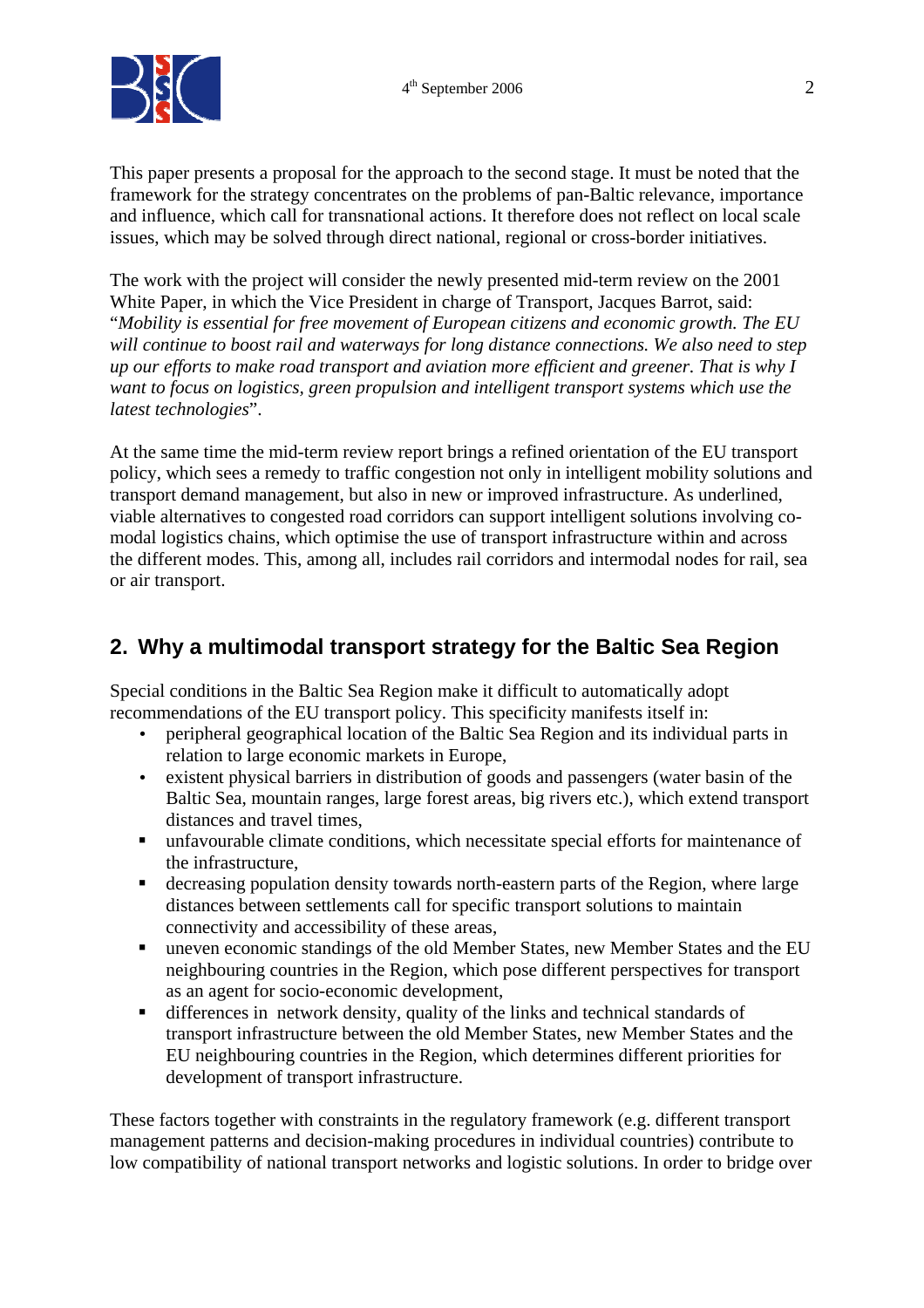

the impact of national borders and high segmentation of the transport system in the BSR, actions are needed at the transnational and interregional level.

The processes of globalisation, European integration, specialisation in manufacturing and services and division of labour create challenges for the transport sector, which may be solved only through common actions of the BSR countries. Subject to common actions should be: an increasing congestion of the road network caused by increasing flows of goods and persons, road traffic externalities (e.g. environmental pollution, accidents etc.), hazardous cargo management, maritime and coastal safety on the Baltic Sea in effect of e.g. growing oil transports from the Gulf of Finland. A newly emerged threat is acts of global terrorism targeted at collective passenger transport, which bring severe consequences for time and costs of commuting, business and cargo operations.

Common challenges are associated also with the regulatory framework for the transport operations, which needs knowledge sharing and harmonisation. Such examples are: administrative regulations, which prevent especially shipping and rail transport to fully exploit their potential, or road tolls, which – introduced in one country – affect distribution of flows in the neighbouring countries. Another kind of challenges is related with optimisation of decision-making procedures in the field of transport, which could bring maximum benefits for the regional development. In this respect a comprehensive process with active participation of relevant actors and good assessment methods are required.

In order to address the common challenges and propose actions adjusted to the specificity of the Baltic Sea Region a common multimodal strategy for transport development is needed. So far, the initiated efforts to prepare such a strategy have been unsuccessful, likely on account of not harmonised actions of interested parties (national transport sector, pan-Baltic organisations acting at national, regional and local levels).

A significant evidence of the need for the common strategy is the number of pan-Baltic organisations working actively at various levels of governance to strengthen the transport infrastructure in the BSR.

A common strategy should also be seen as a tool to build up common knowledge and for a dialogue as a base for priorities in the field of infrastructure development and intermodal transport solutions. The strategy would offer a solid fundament for investment decisions of the authorities responsible for transport development in respective countries.

### **3. The world's most effective and sustainable transport system – vision behind the multimodal transport strategy for the Baltic Sea Region**

Revived transnational and interregional co-operation in the Baltic Sea Region strengthens the possibilities for a stable socio-economic growth of the area. The co-operation should, however, be organised in such a way that it involves both public authorities at the local, regional and national level, and actors representing research and education institutions and business life. All these partners should complement one another in common thinking about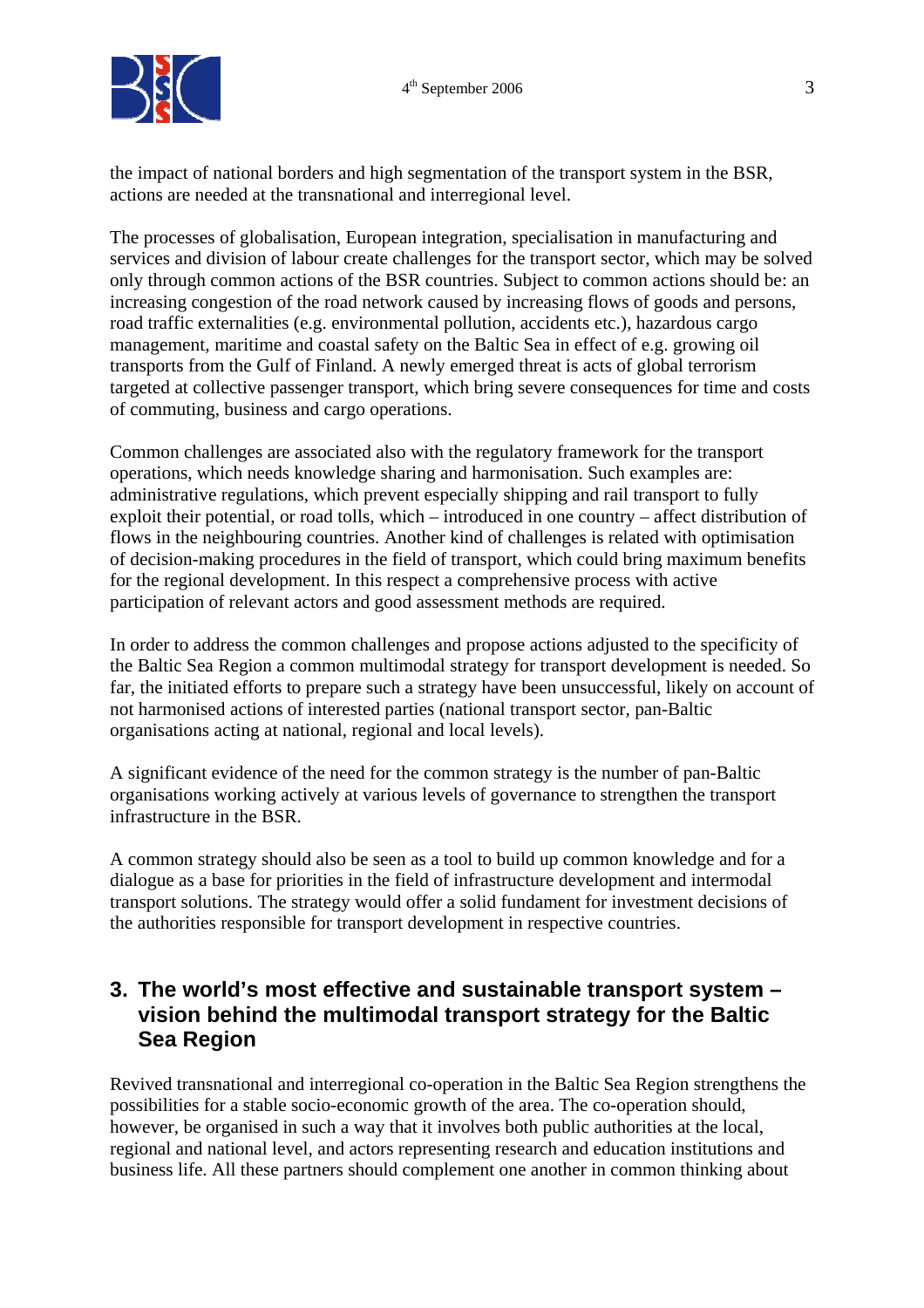

future and the means to realise the jointly set objectives. Such a need is obvious in the field of transport development around the Baltic Sea.

The ongoing political and economic processes of globalisation, European integration, specialisation in manufacturing and services and division of labour put transport and logistics in a key role as a provider of effective and efficient solutions for distribution of manufactured goods. Equally important is the central position of transport and logistics in ensuring mobility of people. Transports and logistics are getting an increasing importance as part of the economy and as a tool for sustainable growth.

On the other hand, transport traffic is accountable for a large part of environmental pollution, noise nuisance and negative impact on natural and cultural landscapes. Safety at sea and inland waterways stands as an important question for the Baltic Sea with its intensive and fast growing vessel passages. Another challenge is a high number of fatal accidents especially related with road traffic.

The objective set forth in the EU transport policy as to separate (decouple) growth in transport from economic growth must be given special attention in the Baltic Sea Region. Its specific geographical location, diversified climate conditions and different levels of standard in transport infrastructure between the western and eastern parts of the area make it impossible to apply a readymade top-down concept on the transport development. Contrary to this, the solution for the transport system in the Baltic Sea Region should respond to the specific development opportunities and problems existent in the area. At their forefront are transport, ICT and regulations to serve the internal needs of the eleven countries around the Baltic Sea and with harmonised solutions across the national borders.

Both the transborder effects of transport operations (e.g. environmental impacts) and the location of the Baltic Sea on strategic trading routes between EU and North-Western Russia speak for having a broader dimension of the proposed system solution. This includes relations of the Baltic Sea Region with the neighbouring transport areas of the North Sea and Barents as well as with the inland stretches of the Russian Federation.

Vision for the transport system in the Baltic Sea Region presents it as being the world's most effective and sustainable in effect of the actions taken through the joint strategy. According to the vision the BSR transport system ensures:

- Good accessibility so that the Baltic Sea Region is well connected both internally and to the neighbouring transport areas, which enables the area to develop as a marketplace and nodal point in the European and global perspective. The accessibility is regarded in two dimensions: (1) across the BSR in the north-south and east-west directions and (2) between main metropolitan areas and city regions in the BSR
- Wise management of transport resources, through better collaboration between actors on the transport scene and their commitment to develop road, rail, maritime and air transport infrastructure in the BSR in a holistic way
- An optimum use of all modes of transport and integration of various transport modes into efficient logistic chains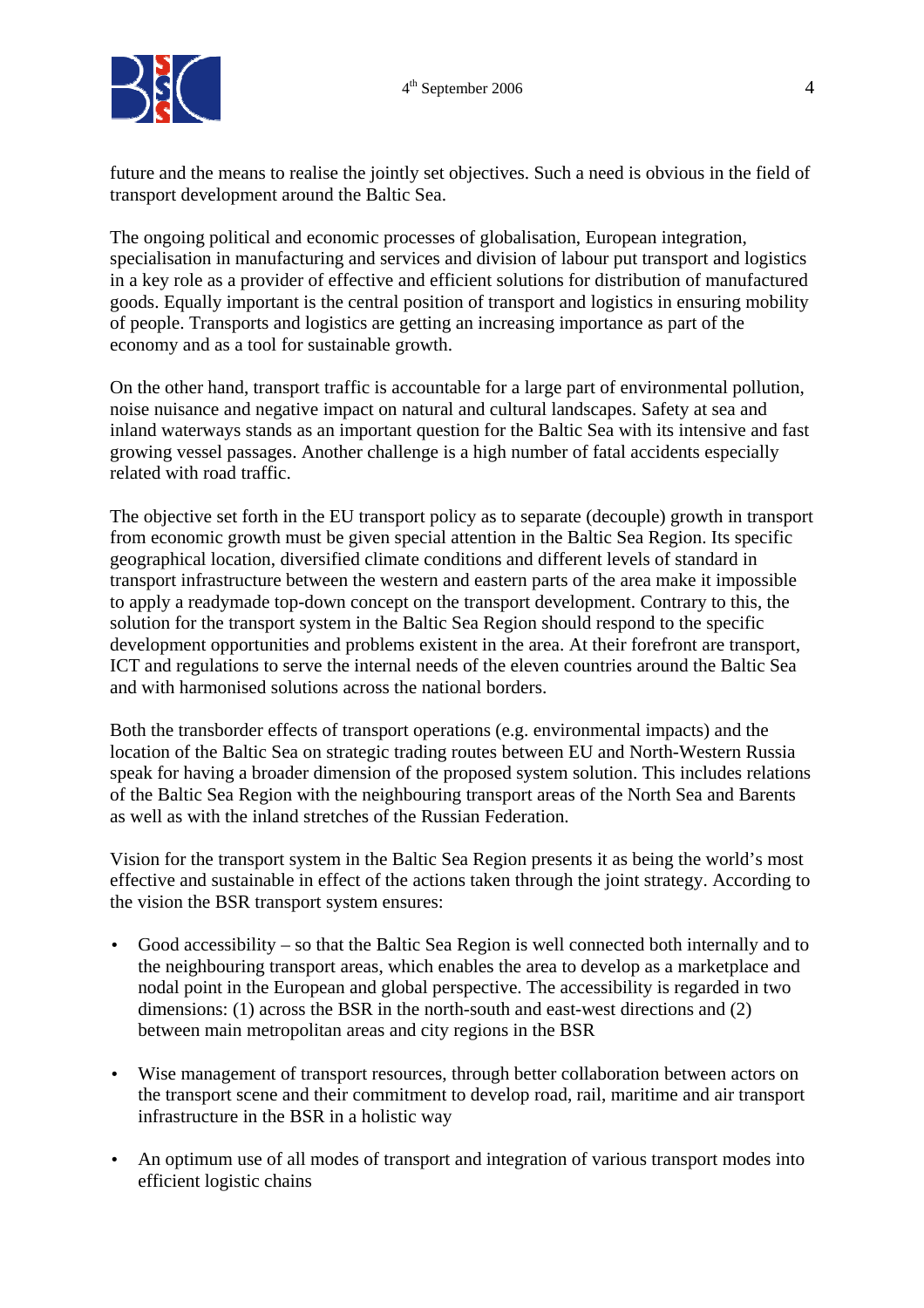

- Appropriate frameworks for implementation and financing of infrastructure measures
- Preservation of natural environment, based on e.g. development of more environmentally friendly transport alternatives (e.g. collective commuting) and technological inventions on shifting the traffic from roads to rails and sea as well as on application of environmental regulations, fees and taxes
- Safe and secure traffic, through active site planning of built-up areas and physical infrastructure, and through traffic control devices and safety installations in the vehicles
- High quality in research and development and efficient absorption of innovations and technological solutions.
- Good co-operation between policy and decision-makers, through establishing of a common decision-making base (database, analyses, studies) at the BSR level, spreading of transport planning and regional development methodologies, and joint actions of pan-Baltic organisations.

A comprehensive vision of the transport system in the Baltic Sea Region promotes a concept that the area operates as a gateway for goods and passenger flows across the Baltic Sea and between its individual parts. In order to fulfil the gateway function, the transport system should contain the following elements:

- network of European and transnational multimodal transport corridors, which improve external accessibility to and from the BSR,
- cross-border sections of national networks, which facilitate interoperability of transport solutions existent in the neighbouring countries,
- inter-regional and regional transport links, which improve access from the European and transnational corridors to local and regional production areas and customer markets,
- **Period a** interfaces between land, sea and air transport modes, well connected with their respective hinterlands,
- network of inland waterways as a part of intermodal transport,
- facilities enabling interoperability between modes of transport, with emphasis to railroads and short sea routes,
- efficient local and regional public transportation, contributing to better mobility within commuting areas and to more compact settlement structures,
- innovative solutions in logistics, especially in port and airport operations, and in traffic monitoring systems
- **PEDRIM** platforms for co-operation between public administration, research and business sector built to identify potentials and pave the way for future investments in intermodal services
- harmonised policy interrelations between various administrations dealing with transport planning.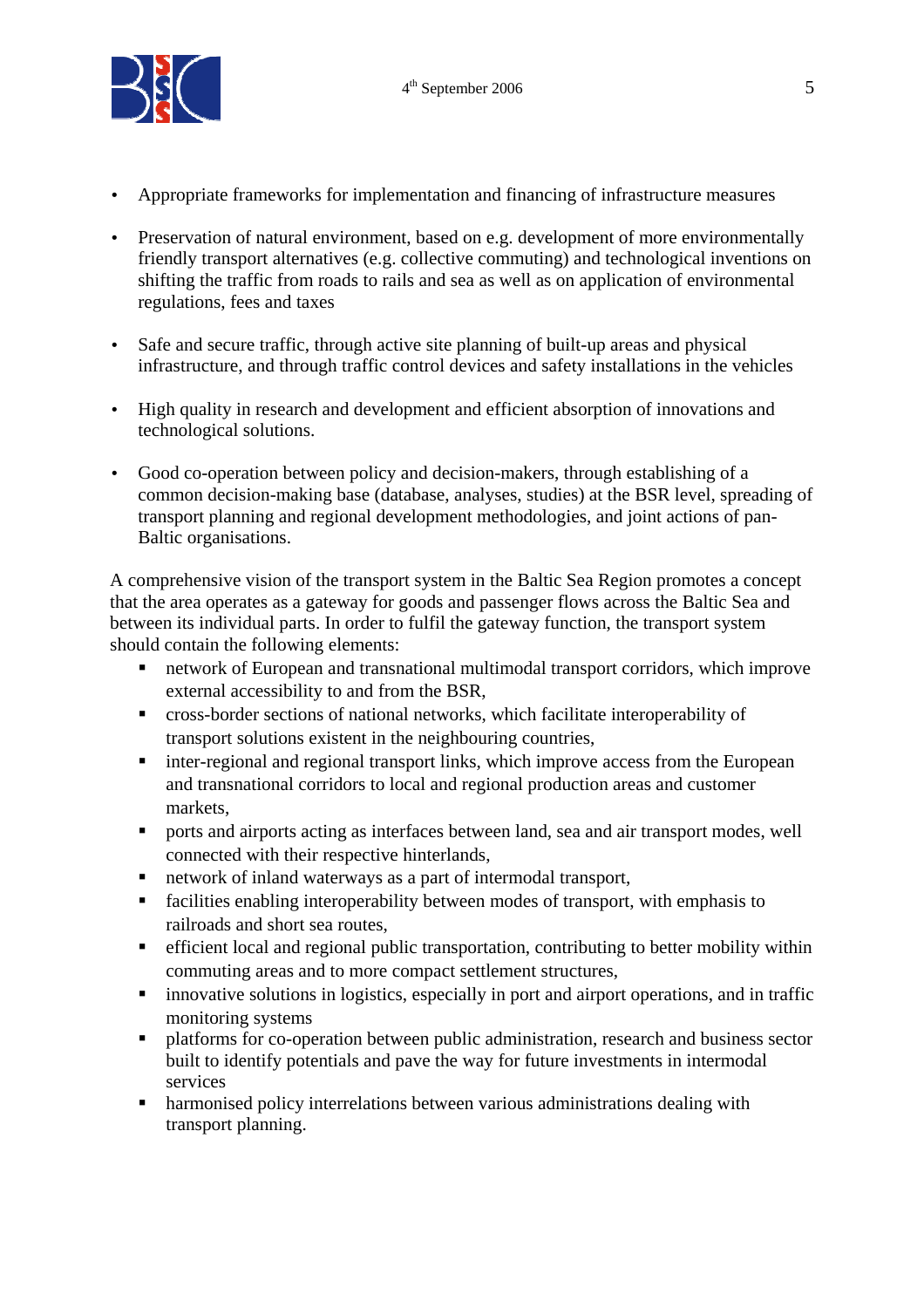

The issues above shall be addressed by the upcoming strategy and its three basic components: new and more efficient technologies for the transfer of goods and passengers; investments improving connectivity and accessibility of the territories and systems; and harmonisation of policy actions between and across various governance levels in the BSR.

### **4. Components of the multimodal transport strategy for the Baltic Sea Region**

#### **4.1 New and more efficient technologies for the transfer of goods and passengers**

The first component tackles on the technological side of transport operations. Although it has more to do with inventions in the research and development sector and consequent commercial production, the strategy shall reflect on how to use and disseminate best practises in transport-related technologies across the Baltic Sea Region. Focus shall be put on technologies useful in decreasing costs of transport operations related with physical barriers, traffic bottlenecks and harsh climate conditions. Focus shall also be put inventions promoting more environmentally friendly and safer traffic solutions in the BSR. Exemplary topics in this field are: electronic fee collection devices, better transport vehicles (like the vessels promoted in the Via Mare Balticum concept) or intelligent traffic control systems for traffic safety and optimizing available road and rail capacity.

Another discussed direction of the strategy is fact-finding, planning and promotion of such transport modes, which respond to specific needs of regional and local communities in different parts of the BSR. An example of such needs is that the northern part of the BSR is much more dependant on the air transport in commuting than the southern stretches of the area. In turn, some industrial areas in the southern BSR are heavily reliant on proximity of inland waterways.

Topics to be considered in the strategy:

- 1. Research & development on future vehicles and hardware of the transport systems
	- High speed train systems
	- New ships and maritime-related technology
	- Transport of dangerous goods and maritime safety issues
	- Icebreaking
	- Alternatives to road transport in transportation within and between metropolitan areas
	- Regional aviation
- 2. Capacity building in research & development and innovations
	- Supporting networks and co-operation between universities and other research institutions in BSR in the field of transport technologies
	- Improving the framework and supporting innovations in strong clusters in the BSR such as maritime transport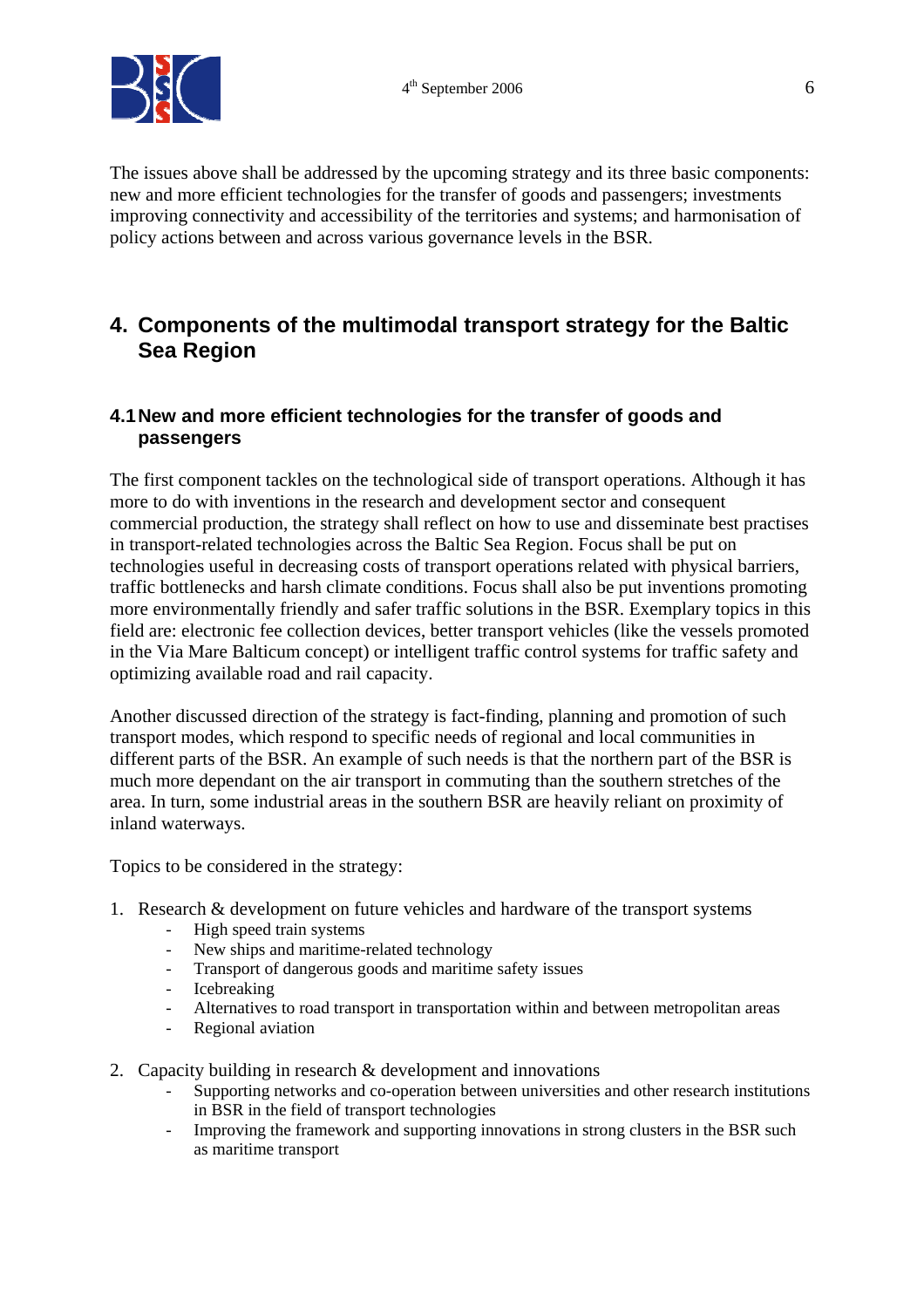

- Transfer of knowledge to private sector and to public authorities to improve policy making and legislative framework
- 3. Applied ICT solutions
	- Logistics, e.g. integrated IT solutions to manage intermodal chains
	- Traffic control solutions, including security control
	- Special telematic solutions for hubs

#### **4.2 Transport network investments improving connectivity and accessibility of the territories and systems**

The second component relates to the required infrastructural improvements. The BSSSC survey on the transport infrastructure planning in the Baltic Sea Region managed to identify infrastructural shortcomings, which should be addressed by joint actions at the inter-regional level. The survey contains analysis of present standards and planned investments in the road and rail networks of special and common interest for the BSR.

The analysis presented in the BSSSC survey in stage 1 could be used as a tentative starting point. See maps and table on page 8 referring to the BSSSC "Survey on the transport infrastructure planning in the Baltic Sea Region, January  $25<sup>th</sup> 2006$ ".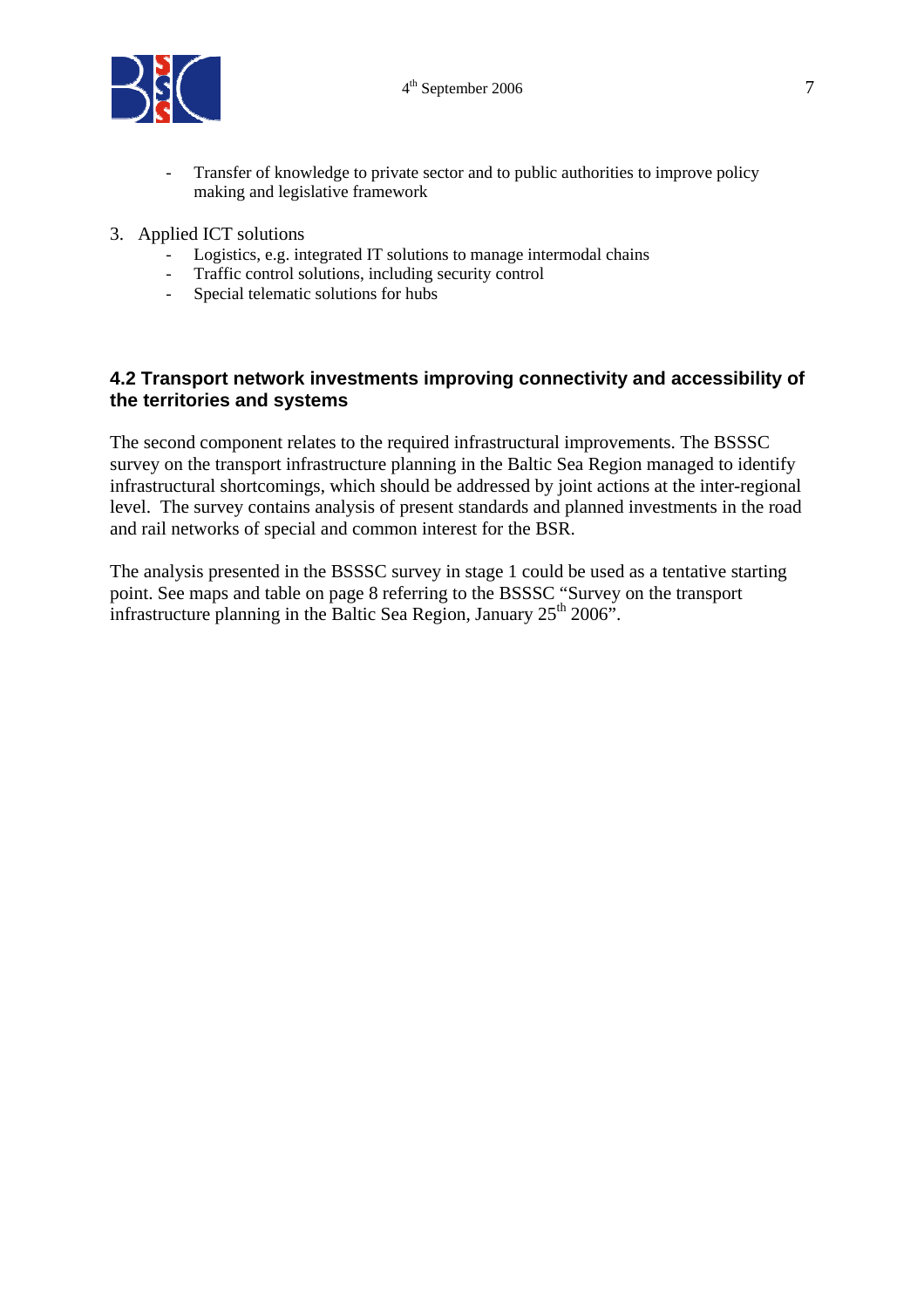| Corri-         | Part                      | <b>Road</b>    |
|----------------|---------------------------|----------------|
| dor            |                           | N <sub>0</sub> |
|                |                           |                |
| A              | Stockholm-Göteborg        | E20            |
|                | Köbenhavn-Esbjerg         | E20            |
|                | Fredrikshavn-Hamburg      | E45            |
|                | Hamburg-Berlin            | E26            |
|                | Lübeck-Szczecin           | A20,           |
|                |                           | E22            |
|                | Szczecin-Berlin           | E28            |
| B              | Köbenhavn-Rödby           | E47            |
|                | Rödby-Puttgarden          | E47            |
|                | Puttgarden-Hamburg        | E47            |
| $\overline{C}$ | Stockholm-Köbenhavn       | E4             |
|                | Oslo-Göteborg             | E <sub>6</sub> |
|                | Göteborg-Köbenhavn        | E6/E20         |
|                | Oslo-Stockholm            | E18            |
|                | Turku-Helsinki            | E18            |
|                | Helsinki-border RU (S:t   | E18            |
|                | Petersburg)               |                |
| D              | Gdansk-Katowice           | E75            |
| E              | Szczecin-Gdansk           | E28            |
|                | (Gdansk)-border LT        |                |
| $\overline{F}$ | Malmö-Ystad               | E65            |
|                | Swinoujście-border CS     | E65            |
| G              | Warszawa-Riga             | E67            |
|                | Riga-Tallinn              | E67            |
| H              | (Tallinn-) Helsinki-Vaasa | E12            |
| I              | Stockholm-Sundsvall       | E4             |
|                | Sundsvall-Haparanda       | E4             |
| $\bf J$        | Klaipeda-Vilnius          | E85            |
|                | Vilnius-border BY         | E28            |
| K              | Berlin-Warszawa           | E30            |
|                | Warszawa- border BY       | E30            |
| L              | Tallinn-St. Petersburg    | E20            |
|                | Tallinn-border RU(SO)     |                |
|                | Riga-border RU            | E22            |
| M              | Höjmölle/Nyköbing-        | E55            |
|                | Gedser                    |                |
|                | Rostock-Berlin            | E55            |
| $\mathbf N$    | Norrköping-Kalmar-        | E22            |
|                | Malmö                     |                |
| 0              | Narvik-Torneå-border RU   | E4,E10<br>E75  |
|                |                           |                |



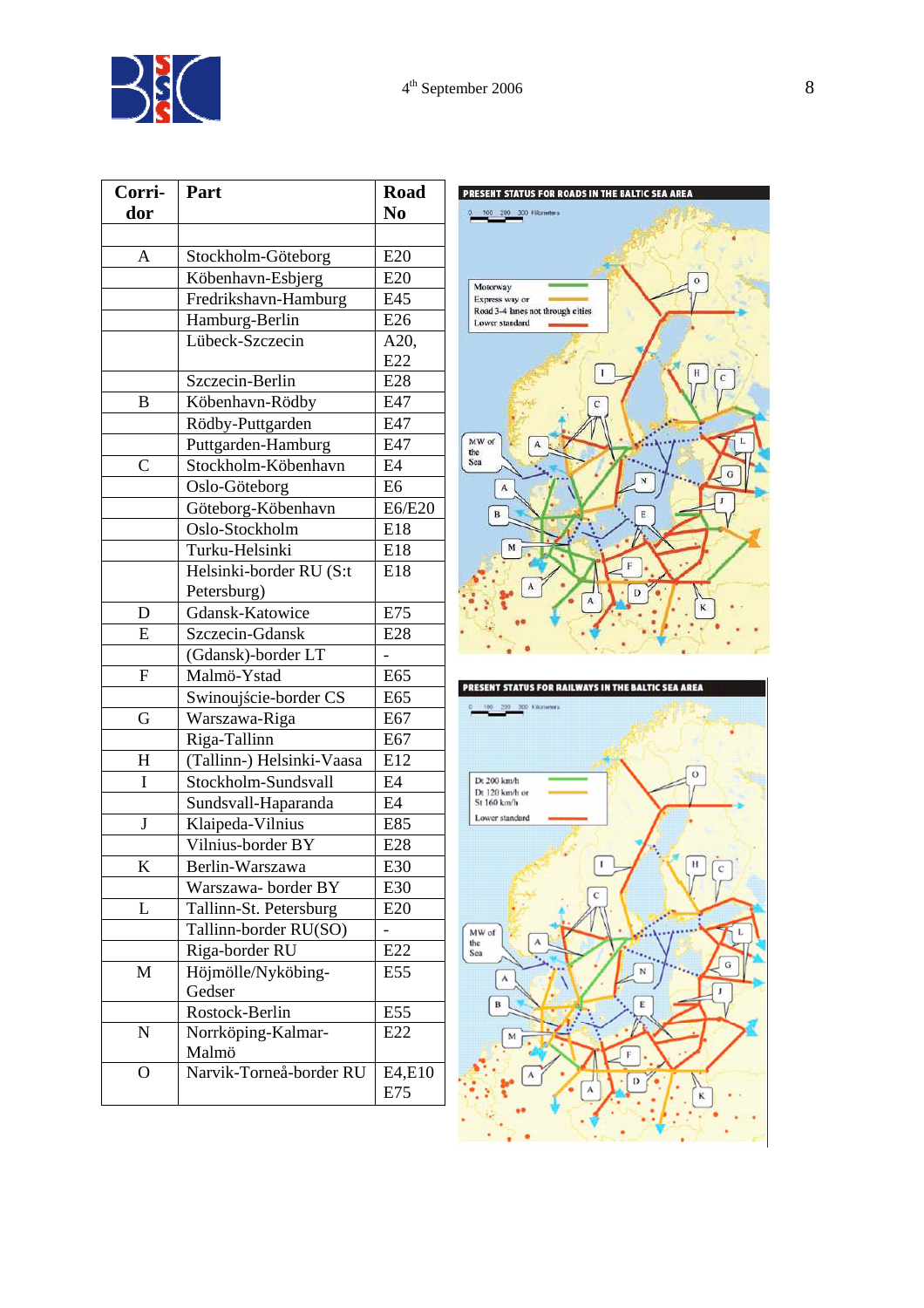

As concluded by the work group in the survey - after completion of existing national investment plans, some missing links, especially in the south-eastern part of the BSR, will still exist. Attention should also be paid to intermodal connections between ports/airports and their hinterlands. Further, harmonisation of the TEN-T and the pan-European transport corridors should allow for better integration of the Russian and Belarusian parts of the BSR in the area's transport system.

The infrastructural component of the strategy should include the following four steps:

- 1. fact-finding on missing links and bottlenecks of inter-regional relevance, which are not included in the ongoing European and national investment plans
- 2. compilation/preparation of domestic and transnational traffic forecasts and comparing them with the current capacity of the transport network, which could justify the need for new infrastructure investments
- 3. joint efforts in including relevant investments in the future plans by presenting them in the context of the external and internal accessibility of the BSR
- 4. promotion of projects included in European and/or national plans but not yet launched

Topics to be considered in the strategy:

- Accessibility of the BSR
	- Present state in internal and external accessibility of the BSR (based on ESPON results and findings of the latest report on accessibility of the BSR)
- Current policies in infrastructure development
	- Expected development in infrastructure standards in effect of European, national, regional and local levels policies
	- BSR-related priorities in infrastructure development
- Future opportunities and demands
	- Predicted developments in goods and passenger transports scenario analysis in all modes of transport complemented with available reports by national authorities (e.g. Baltic Maritime Outlook 2006) and transnational projects (e.g. Baltic Gateway, Sustainable Transport in the Barents Region etc.)
	- Impact of the flows on sustainable socio-economic growth and territorial cohesion of the BSR
	- Energy, environmental impact, safety and security issues
	- Identification of gaps in available information
- Infrastructure networks
	- Territorial distribution of transnational transport corridors in the BSR (based on BSSSC work, VASAB documents, Interreg IIC and IIIB projects) serving northsouth, east-west and inter-metropolitan relations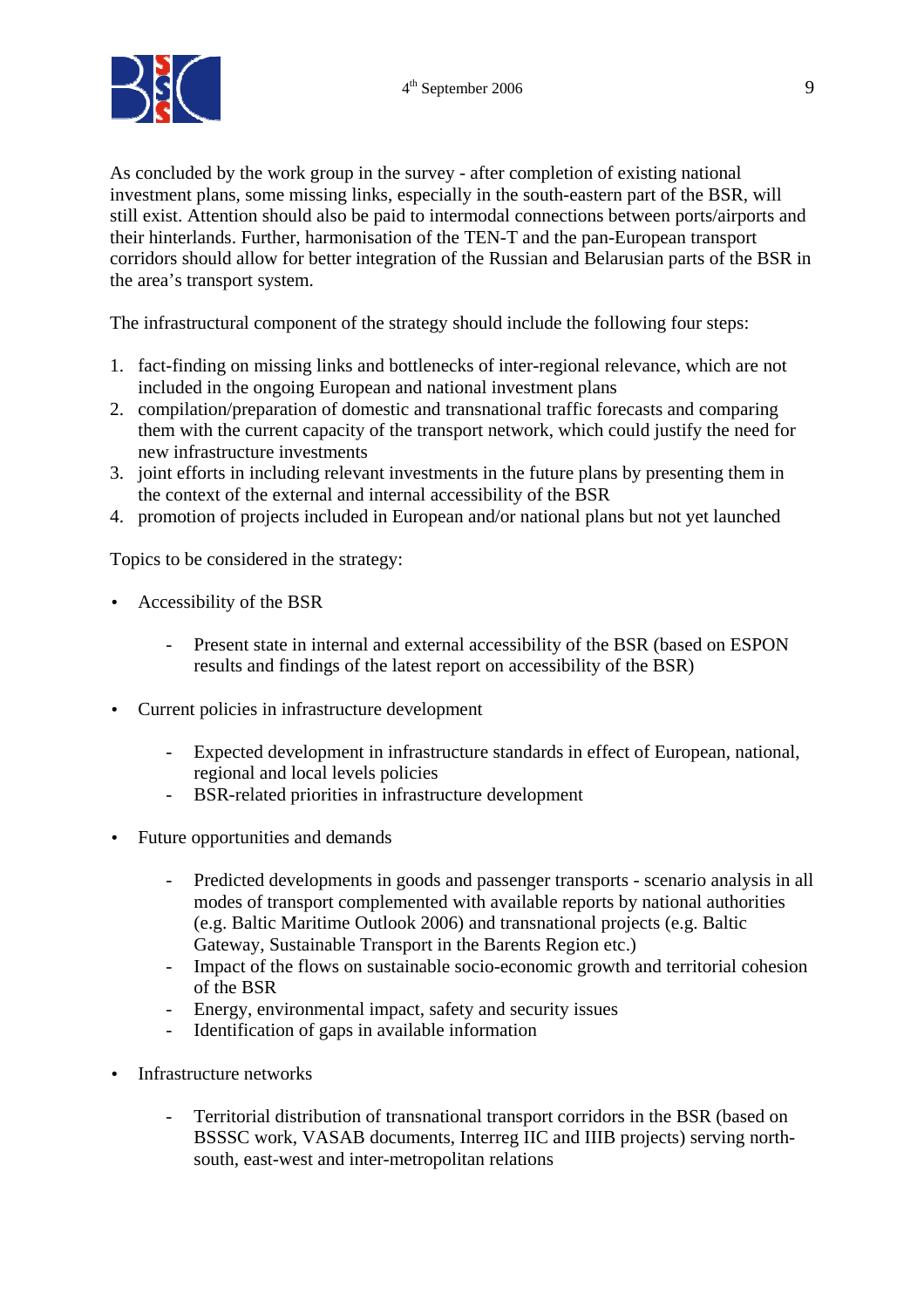

- Identification of gaps in territorial coverage, inadequate quality of standard and gaps in implementation of transnational projects
- Connectivity of sparsely populated areas in the BSR (based e.g. on reports by the Northern Periphery Interreg programme)
- Possibilities and needs related to improvement of transport infrastructure standards and interconnectivity of national systems
	- Analysis of transnational and interregional nodes and links (capacity, safety, intermodality, connectivity)
	- Planned improvements
	- Co-ordination and co-operation in the process of prioritising
	- Institutional issues
- **Financing** 
	- Current European and national policies
	- European-national-regional-local responsibilities
	- Benchmarking of good examples
	- Private-public partnerships
	- User fees and taxation (e.g. electronic fee collection)
	- New solutions

#### **4.3 Harmonisation of policy actions between and across various governance levels in the BSR**

The third component of the strategy is dedicated to stimulation of exchange and co-ordination actions between administrations and organisations responsible for transport planning and regional development. The need for policy harmonisation results from the overview of common interests, areas of conflict and thematic gaps in the work of respective institutions and organisations, which have been described in the BSSSC survey report.

Harmonisation actions should include building up of a common knowledge and a common perspective on the efficient and comprehensive transport system in the Baltic Sea Region and developing new transport planning methodologies being more responsive to regional growth needs. The component should also tackle on education and competence raising in the field of mutual relations between transport and regional development policies.

Topics to be considered in the strategy:

- Background for harmonisation initiatives across and between the territories in the BSR
	- Analysis of the present state
	- Overview of ongoing initiatives (InterBaltic, BDF activities in the field of transport, VASAB updating of long term perspective, CPMR BSC, UBC, CBSS, national governments etc.)